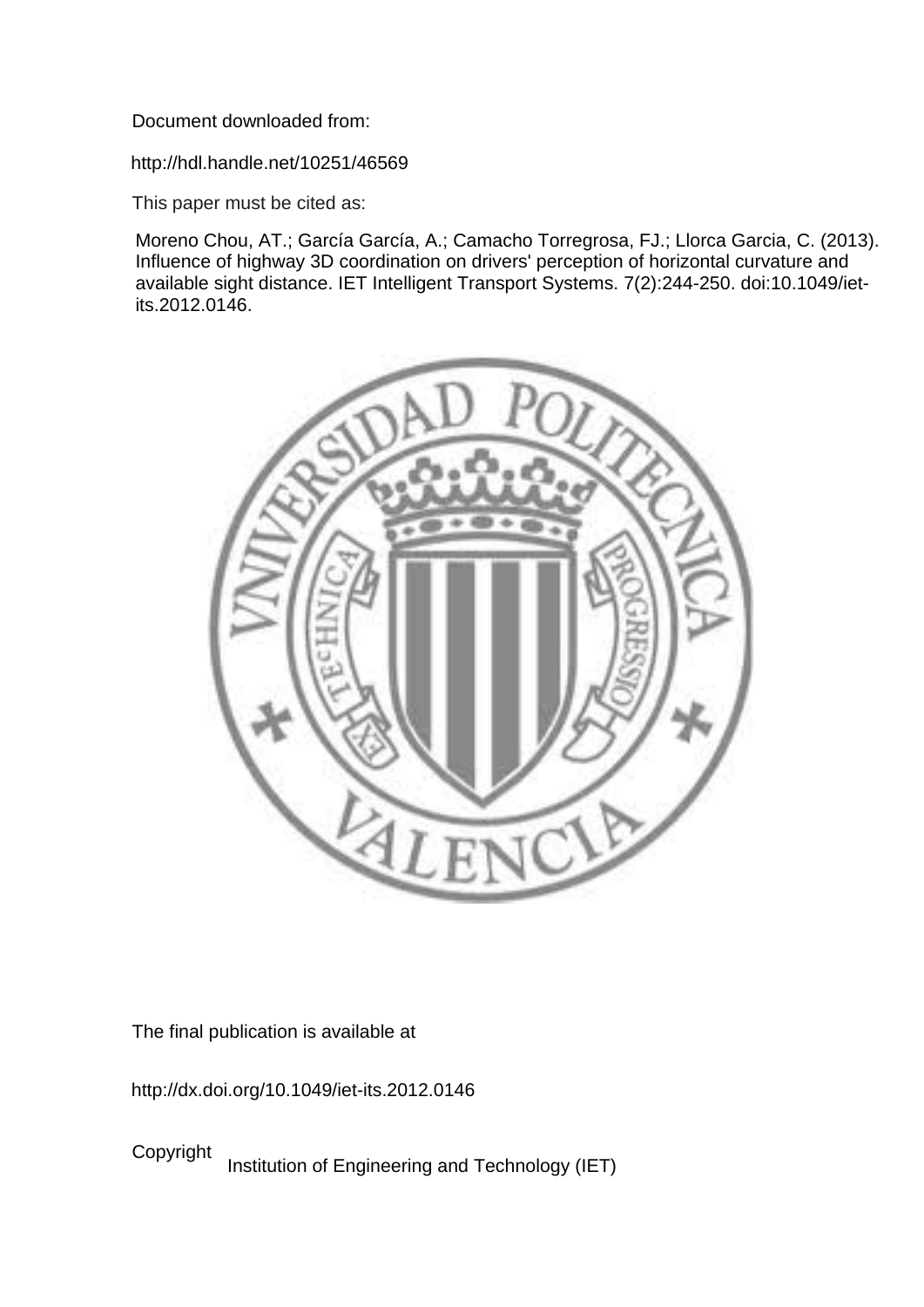# **INFLUENCE OF HIGHWAY 3D COORDINATION ON DRIVERS' PERCEPTION OF HORIZONTAL CURVATURE AND AVAILABLE SIGHT DISTANCE**

Ana Tsui Moreno, PhD candidate, [anmoch@cam.upv.es](mailto:anmoch@cam.upv.es) Alfredo Garcia, Professor, [agarciag@tra.upv.es](mailto:agarciag@tra.upv.es) Javier Camacho, PhD candidate, [fracator@tra.upv.es](mailto:fracator@tra.upv.es) Carlos Llorca, PhD candidate, [carlloga@cam.upv.es](mailto:carlloga@cam.upv.es)

Highway Engineering Research Group, Universitat Politécnica de València Camino de Vera, S/N 46022 Valencia, Spain Tel. (34) 963877374; Fax (34) 963877379

## **ABSTRACT**

Drivers' road perception is an important human factor of comfort and safety on driving. Available sight distance of crest vertical curves superimposed on horizontal curves can be geometrically optimised by applying 3D coordination criteria. However, drivers could not perceive available sight distance improvements.

Two approaches were used to investigate the effect of geometrical optimised design on perceived sharpness and visibility of isolated crest vertical curves overlapped with horizontal curves. A survey-based approach was used to evaluate subjective perception of 100 drivers. Three-dimensional renderings were displayed to subjects; who were asked to rank the curves by sharpness and sight distance. Moreover, 50 of those drivers previously participated on a driving simulation experiment involving the same curves, so objective driving data were collected too.

Drivers' survey results indicate that driver curve perception depends on algebraic difference of grades while coordination of vertical and horizontal curves does not appear to affect this perception. On the other hand, the operating speeds on different curves were not statistically different from each other. Surprisingly, the operating speeds on a flat curve tended to be lower than on the vertical crest curves superimposed on the same radius horizontal curve. The likely causes of these results are discussed in the paper.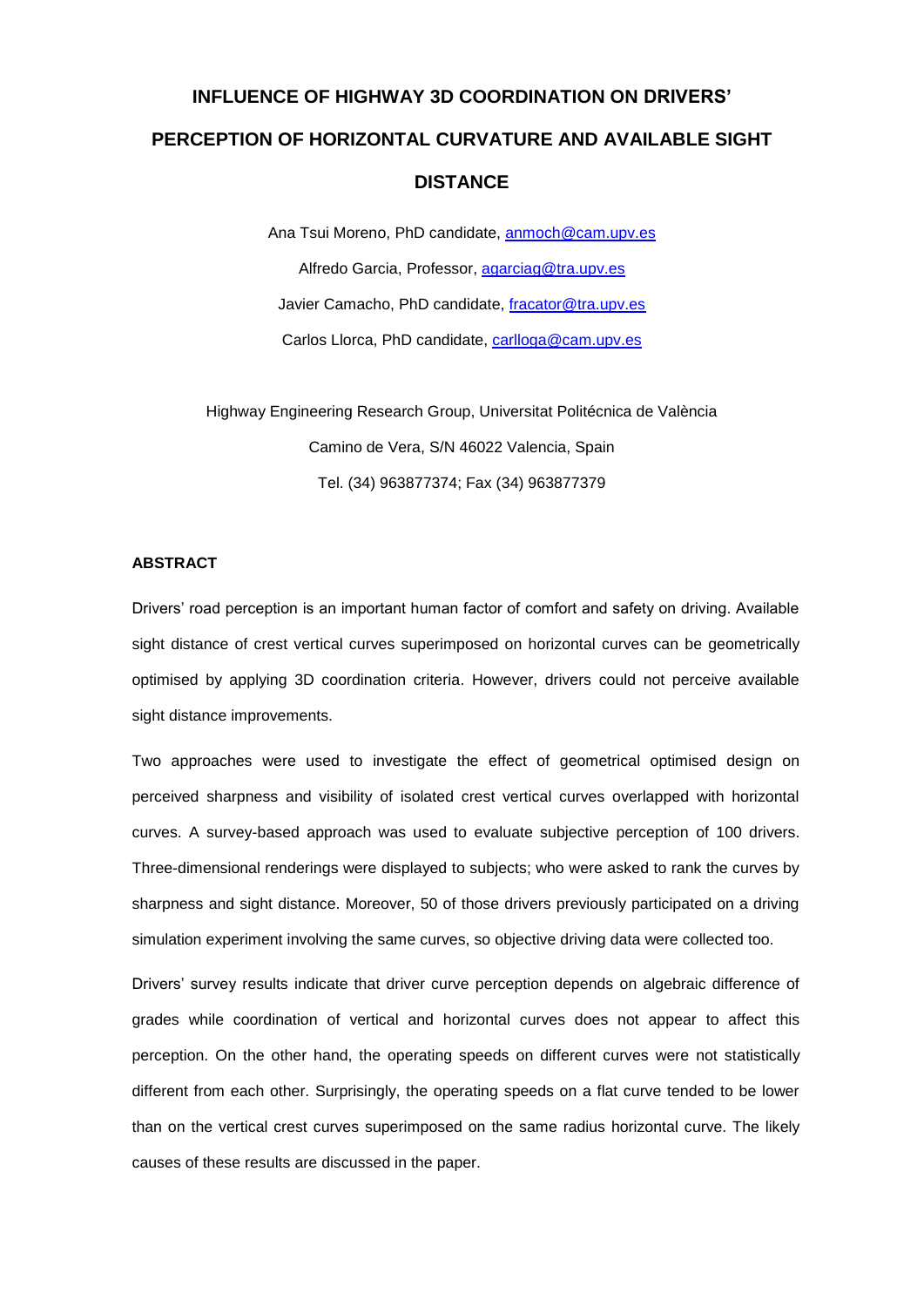#### **1 INTRODUCTION**

Drivers' road perception is an important human factor of comfort and safety on driving. Sufficient sight distance allows drivers receiving visual information crucial for safety to accommodate their driving to both road conditions and perceived margin of safety. So, geometric design should provide enough sight distance to safely perform the manoeuvres.

Modern roads are often designed curvilinear to adapt the roadway to the terrain and to minimize both total amount of earthwork and environmental impact. Consequently, current design practice leads to designing horizontal and vertical curves that frequently overlap each other. Geometric design guidelines, such as the Green Book [1] or the Spanish design standard [2], specify that both vertical and horizontal alignments should not be designed independently. Moreover, available sight distance (ASD) of crest vertical curves superimposed on horizontal curves can be geometrically optimised by applying 3D coordination criteria [3 - 6]. One coordination criterion is the ratio between the crest curve parameter and the horizontal curve radius (Kv/R); which is recommended to be the inverse of the superelevation rate (e) on the superimposed circular curve (%) [2]. Some research [4 - 6] concluded that the optimal proportion of Kv/R was generally within the interval [0.05, 0.15] per cent grade. On the other hand, there was only a weak impact of the offset between the horizontal curve midpoint and vertical curve vertex on ASD [6].

Driver perception of the horizontal curvature on the combination of horizontal and vertical curves has also been studied by other authors [7 - 12]. The initial hypothesis set by Smith and Lamm [7] is that crest vertical curves combined with horizontal curves look sharper than the same horizontal curve placed on a flat road segment; whilst the sag combination looks flatter. This effect has been studied using static and dynamic computer-generated three-dimensional renderings [8 - 11]. It was concluded that the probability of erroneous curve perception depended on: type of vertical curve (crest or sag); horizontal radius; crest curve parameter; and, travelling direction. Furthermore, static and dynamic rendering presented the same results. Nevertheless, road perception determined through a survey may be questioned as not always being reflective of the actual perception at the time of approaching the curve while driving.

Another measure of perception of the curve by a driver is drivers' free-flow speeds and their percentiles that are believed to be affected by the curve perception (sharp curves discourage high speeds). Unfortunately, field measurements can be expensive, dangerous, and most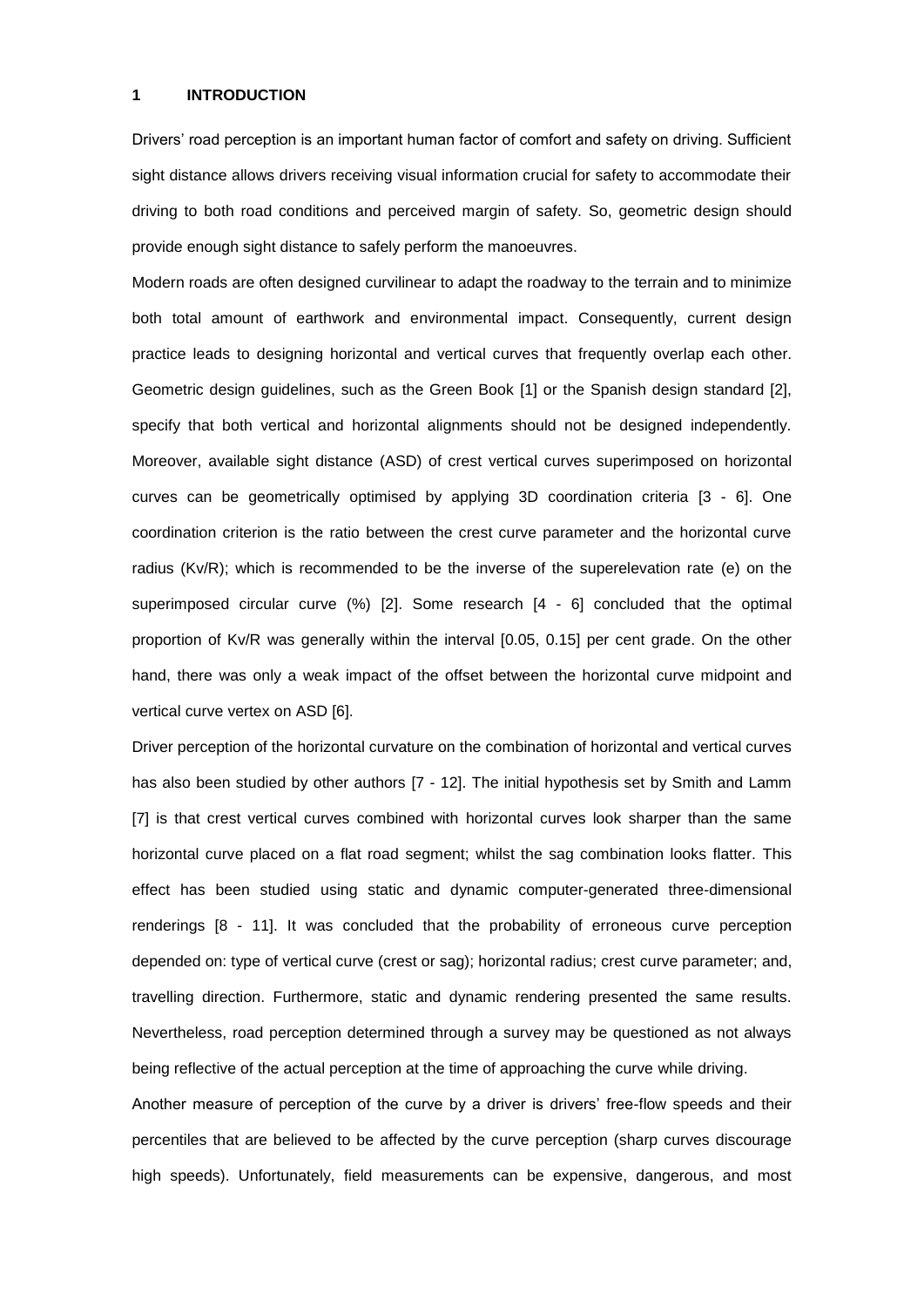importantly, they do not provide sufficient repeatability.

Driving simulators are a flexible tool for research and eliminate the necessity of field measurements and have been widely used to evaluate driver perception [12 - 18]. Specifically, Bella [18] used a driving simulator to analyse the effect of driver's perception of combined curves on speed and lateral placement. To isolate the impact of the vertical profile on driver perception and preferred speed, the experimental road included a sequence of similar horizontal curves placed on various vertical crest curves. The speeds selected by 35 drivers on the vertical curves were found lower than those on the reference flat grade curve. Thus, the findings of the research confirmed the research hypothesis that crest curves make the horizontal curves look sharper. However, the curves of the previous studies were not geometrically optimised to improve their ASD. Consequently, further research is needed to better understand drivers' perception of three-dimensional optimised curves.

The objective of this research is to study if and how geometric optimal design applied to isolated three-dimensional curves may affect drivers' perception of crest vertical curves superimposed on horizontal curves using two methodologies: subjective perception evaluations and driving simulations.

#### **2 METHODOLOGY**

A survey-based study and a driving simulator experiment were carried out to investigate the effect of geometric optimal design on perceived sharpness and ASD of crest vertical curves overlapped with horizontal curves. The survey research was conducted in four phases: design nine test crest vertical curves and one reference flat curve, all of them overlapping the same horizontal curve, by applying general coordination criteria; develop three-dimensional renderings of the curves and a driver questionnaire; display the renderings to subjects and carry the survey; and, statistically analyse the data to obtain the results. On the other hand, a study segment of 7.4 km was designed including the nine test curves and the reference curve. Then, the driving simulation scenario was created by converting the study road into a representation compatible with the driving simulator. 50 subjects participated on the simulations and the developed speeds were analysed. Finally, subjective and objective results were compared; and, drivers' characteristics were tested if they influence on the results.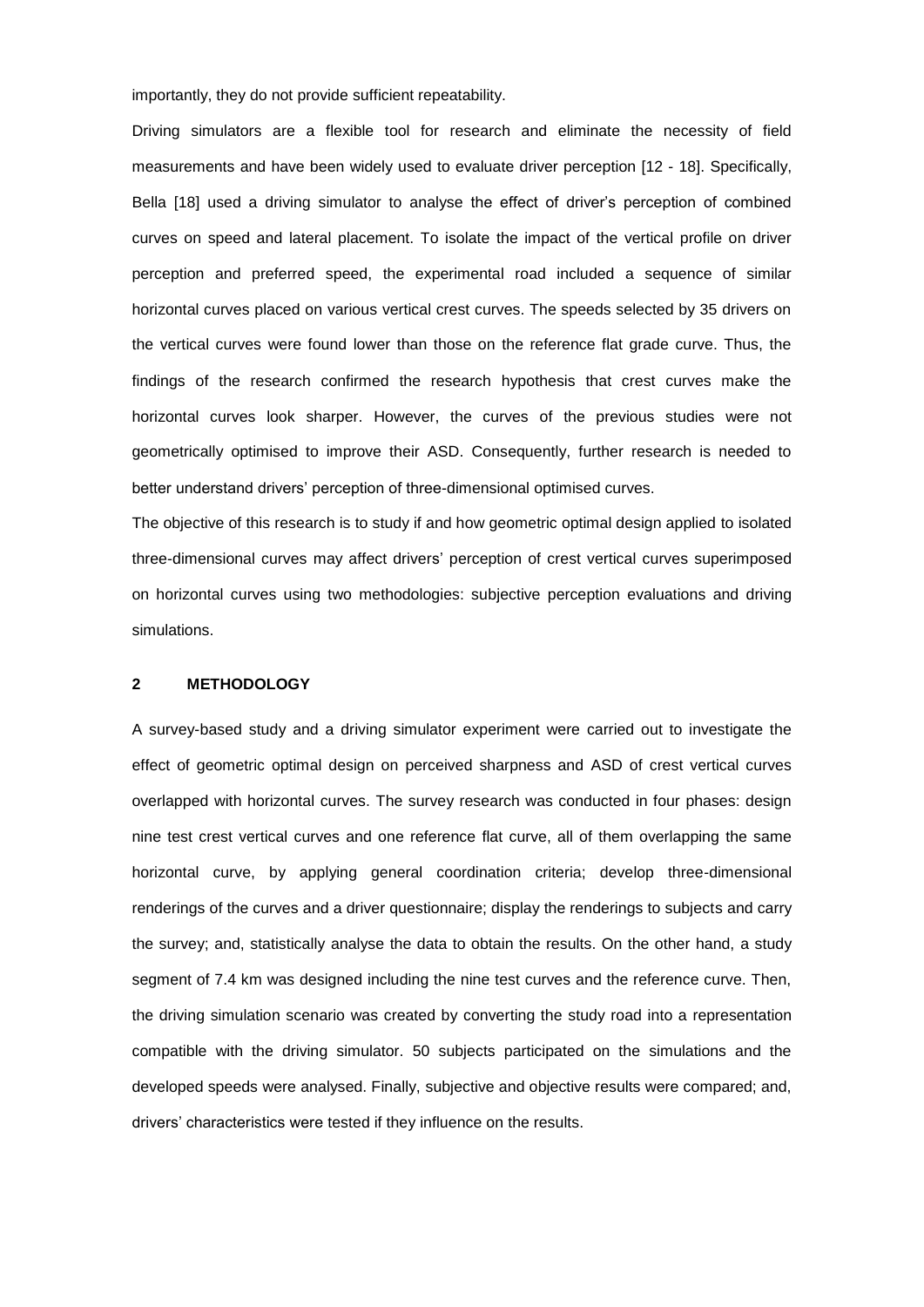## **3 SUBJECTIVE PERCEPTION EVALUATION**

## *3.1 Test curves design*

The road segment used on the study was designed by applying the Spanish Road Geometric Design standard for two-lane rural highways [2]. Only 3D coordination criteria were studied [6]. Consequently, all test curves presented the same horizontal radius (265 m) determined from the assumed design speed of 80 km/h. The test curves were generated varying: ratio between vertical crest curve parameter and horizontal radius (Kv/R); and, algebraic difference of vertical grades (A). Kv/R values were: 0.000 per cent of grade (curve 3); 0.075 per cent of grade (curves 2, 9); 0.100 per cent of grade (curves 6, 8); 0.150 per cent of grade (curves 5, 7, 10); and, 0.200 per cent of grade (curves 1, 4). The algebraic differences on grades were: 0 % (curve 3); 2 % (curves 4, 7); 4 % (curves 1, 6, 9, 10); and, 6 % (curves 2, 5, 8). Consequently, curve 3 was the reference flat curve and the optimised curves corresponded to curves 2, 7 and 10; as they present longer ASD for the same A. Test curves design parameters are shown in Table 1.

|       |        |                      | Algebraic    | Vertical crest |            | Vertical     | Horizontal | Available      |
|-------|--------|----------------------|--------------|----------------|------------|--------------|------------|----------------|
| Curve | Radius | Deflection           | grade        | curve          | Kv/R       | curve        | curve      | stopping sight |
| ld    | R(m)   | angle $\Omega^{(9)}$ | difference A | parameter      | $(%^{-1})$ | length $L_V$ | length     | distance       |
|       |        |                      | (%)          | $Kv$ (m/%)     |            | (m)          | $L_H(m)$   | ASSD(m)        |
|       | 265    | 35                   | 4            | $-53.00$       | 0.200      | 212          | 211        | 120            |
| 2     | 265    | 30                   | 6            | $-19.87$       | 0.075      | 119          | 192        | 110            |
| 3     | 265    | 31                   | $\mathbf 0$  | $\Omega$       | 0          | $\Omega$     | 196        | Unlimited      |
| 4     | 265    | 29                   | 2            | $-53.00$       | 0.200      | 106          | 185        | 197            |
| 5     | 265    | 42                   | 6            | $-39.75$       | 0.150      | 238          | 238        | 118            |
| 6     | 265    | 29                   | 4            | $-26.50$       | 0.100      | 106          | 185        | 114            |
| 7     | 265    | 25                   | 2            | $-39.75$       | 0.150      | 80           | 171        | 198            |
| 8     | 265    | 23                   | 6            | $-26.50$       | 0.100      | 160          | 160        | 109            |
| 9     | 265    | 25                   | 4            | $-19.87$       | 0.075      | 80           | 171        | 113            |
| 10    | 265    | 23                   | 4            | $-39.75$       | 0.150      | 159          | 167        | 174            |

**Table 1: Test curves design parameters**

The other geometric components of the studied road were: two traffic lanes; symmetrical spiral curves with a parameter of 132 m; symmetrical vertical curves; symmetrical tangential vertical grades; vertex of vertical curves coincided with the midpoint of horizontal curve; 10-meter crosssection: 3.5 m lane width and 1.5 shoulder width; and, fill slope 4 to 1.

#### *3.2 Three-dimensional renderings development*

The 3D renderings were developed with the commercial road geometric design software Clip by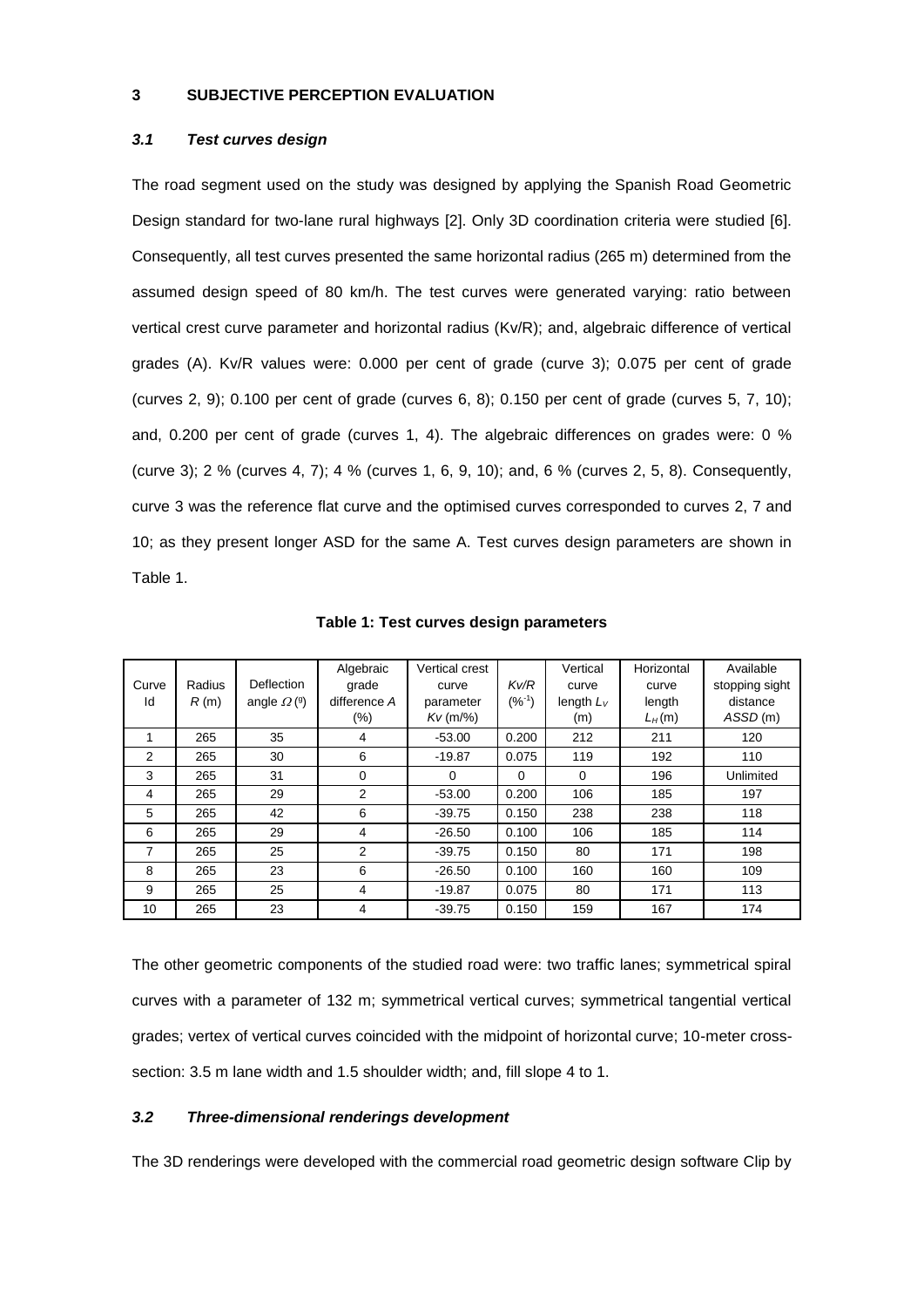entering the curves' geometry. Afterwards, still images were obtained with the 3D Clip's feature. According to the Spanish Road Geometric Design standard, 8 % superelevation was assumed [2]. Road environment, background, lighting, and pavement texture remained the same in all test curves.

Perspective view of the road was taken 33 meters before the curve; which corresponds with a travel time of 1.5 seconds to the beginning of the curve of a vehicle traveling at the design speed (80 km/h). This time corresponds well with the preview times between one and two seconds used by Land and Lee [19]. Height and lateral position of a driver's point of view were set consistently with previous research: 1.05 m above the road surface and 1.45 m to the right of the road centreline, respectively [8 - 10].

#### *3.3 Presentation and data collection*

According to previous research, only 3D still images of the road were used [8 - 10]. Drivers were asked to fill a questionnaire and to rank 10 curves. To facilitate comparison among curves, two curves were viewed simultaneously: one on an extended image (674 pixels tall and 885 pixels wide) and one on a thumbnail (225 pixels tall and 306 pixels wide) (Figure 1).The list of curves could be sorted by using arrow buttons on the right of the curve's name.



**Fig. 1 Screenshot of one curve to be ranked**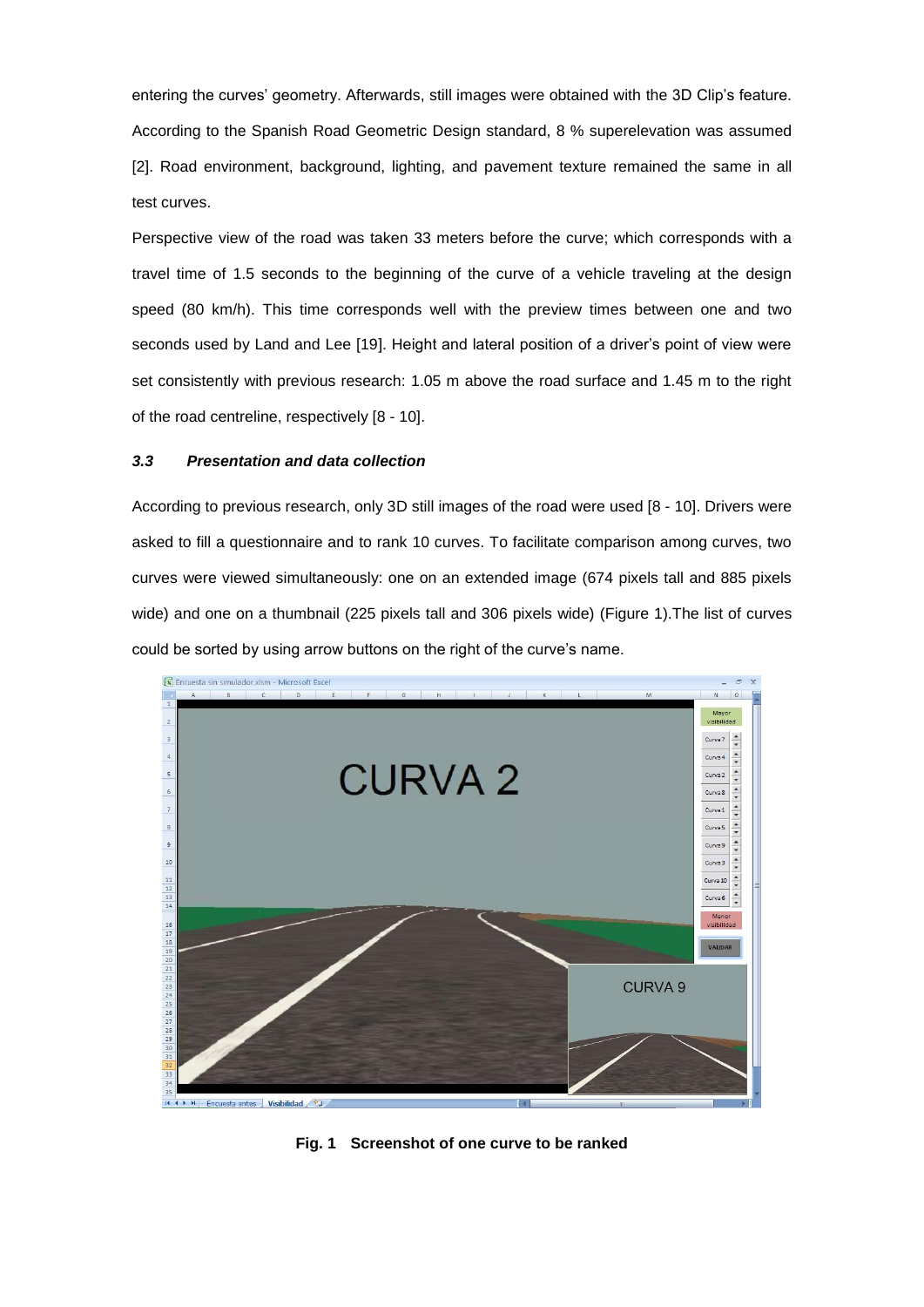Drivers were asked to sort ten curves on order of decreasing sharpness (sharpest at the top, flattest at the bottom). Then, drivers sorted other ten curves on order of decreasing ASD (longest ASD at the top, shortest at the bottom). To further reduce or even eliminate dependence on both rankings, test curves had different labels on both lists. Moreover, the initial sequence of curves was randomized for each driver and sorting.

Two presentation methods were used. On the first presentation method, 50 drivers completed the questionnaire after the driving simulator experiment. It should be noted that the curves were presented on a different order, background and pavement texture than the displayed on the simulation experiments. On the second method, the same survey was posted on a web page. Consequently, a control group of 50 participants also ranked the curves. The control group gender and age distribution was similar to the driving simulation experiments and it was consistent with Spanish licensed drivers' population.

Drivers were asked to provide personal characteristics including: gender; age; use of corrective eye lenses; and, total distance driven per year. These characteristics will be referred on the remainder of this paper as: gender; age; eyeglasses; and, driving experience.

#### **4 SIMULATION EXPERIMENTS**

#### *4.1 Study road design*

The road segment used on the study was designed by using the nine test curves and the reference curve (Table 1). Consequently, the simulated study road was composed of the sequence of ten same-radius horizontal curves separated with tangents sufficiently long and adequate for the design speed. On the tangents between two horizontal curves, a sag curve was placed. The algebraic difference on grades of sag combinations was fixed by the crest combinations. The total length of the road was 7.4 km and a cul-de-sac was added at the end of the road to allow making a U-turn and drive the road in the reverse direction.

#### *4.2 Driving simulator*

Once the study road segment was designed by the design software, it was converted to a format compatible with the dynamic driving simulator of the Design and Manufacturing Institute (IDF) at the Universitat Politècnica de València.

The IDF's driving simulator is mounted on a movable platform with six degrees of freedom and it is capable of reproducing vehicle movements in immersive driving conditions created with a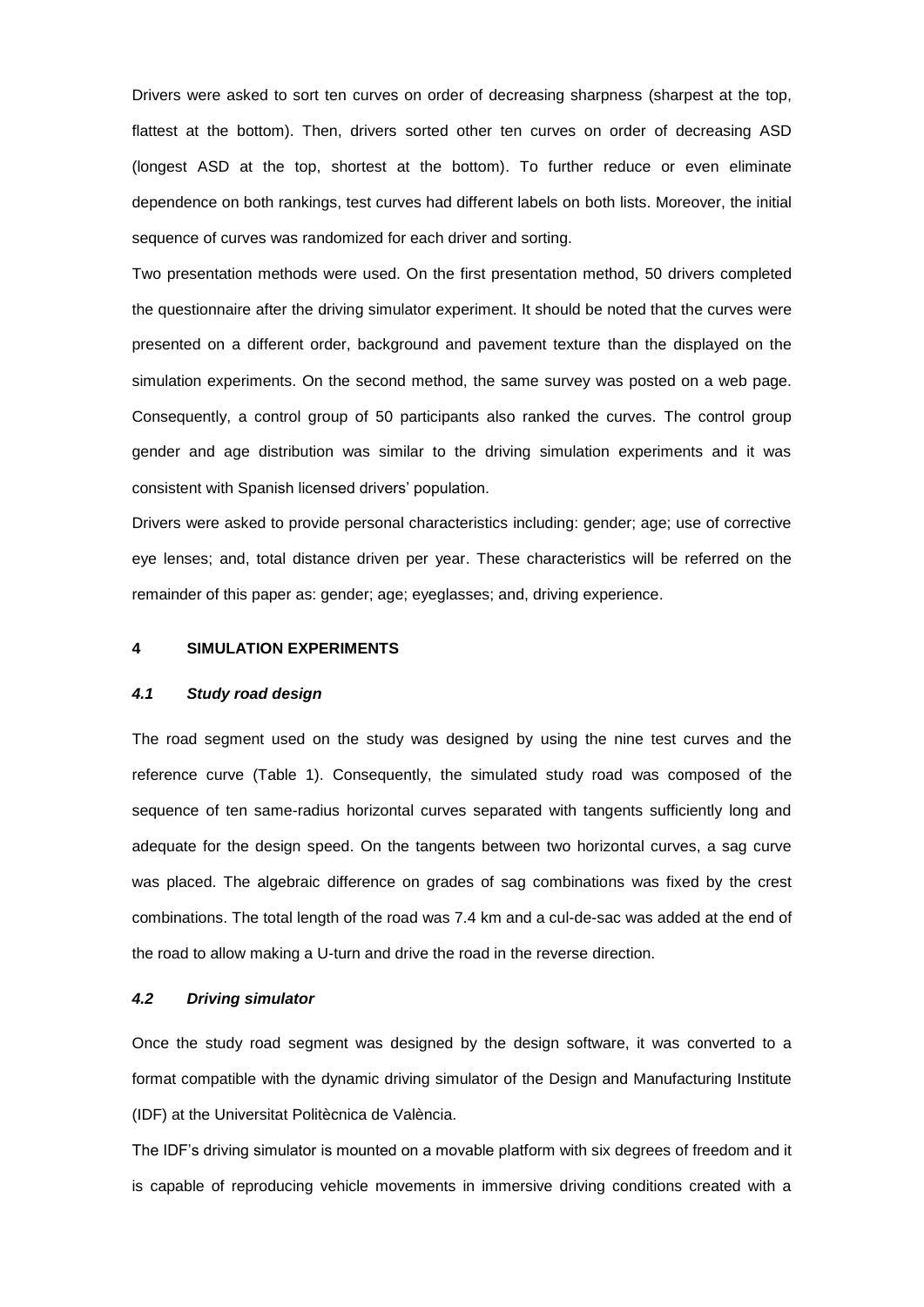180° widescreen installed in a dedicated room. Urban, rural and motorway scenarios can be recreated in various weather conditions. A vehicle is reproduced by a modular car chassis equipped with realistic car controls, as shown in Figure 2. It collects the vehicle movement on the road, the behaviour of the driver and the reaction time under different driving events. The generated log file includes data that represent the use of the gear shift, the pedals and the steering wheel by the subject and also data that describe the forces and torques acting on the vehicle and the vehicle's displacements.



**Fig. 2 Dynamic driving simulator**

#### *4.3 Simulation experiments*

Fifty drivers participated in the driving simulator experiments. Two participants were excused from completing the experiment because of simulator sickness discomfort. The initial sample was consistent with Spanish drivers' demographic profile on age distribution (five-year intervals) and gender ratio. The age of the remaining 21 women and 27 men was ranging from 20 to 73 years. The average age was 38.1 and the standard deviation was 12.9. The age distribution of the selected drivers was representative of the licensed drivers in Spain divided on five-year intervals.

Each experiment in the driving simulator started with explaining a driver how to operate the steering wheel and the pedals, the manual gear shift and other controls. After this introduction, participants filled a form to provide personal information and driving data such as driving experience, distance driven per year, rural or urban driving, etc. Then, drivers were asked to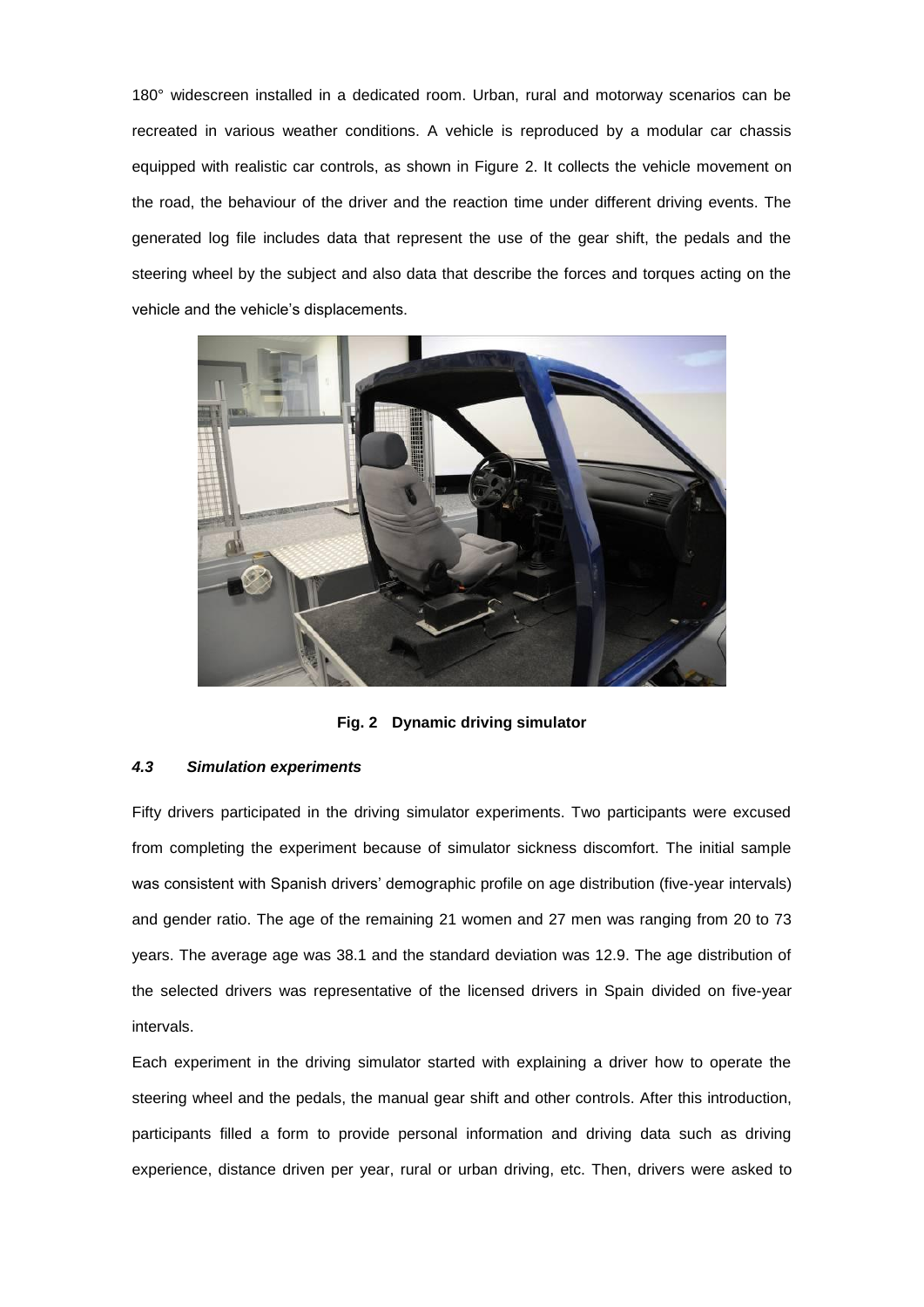take the seat inside the car and it was adjusted. Next, the training session in the driving simulator was executed on another rural road for approximately five minutes. Drivers were asked about possible sickness symptoms at the end of the training session. Then, participants drove on the study road (Figure 3) which typically took ten to fifteen minutes.



**Fig. 3 Simulation experiment**

After driving the study road-, drivers filled a second questionnaire about the driving experience, i.e. trip duration, mean speed, road conditions and the scenario. Finally, they ranked the curves on sharpness and ASD.

#### *4.4 Data reduction*

The driving simulator stored the data generated during the driving session in a log file. The time stamp and the X, Y, Z coordinates of the centre of the simulated car were saved at the frequency of 20 times per second. These data were used to estimate the vehicle's path, speed, and acceleration rates. To do so, an initial preparation of the data files was required. An algorithm developed for another research was used to calculate the forward and return paths, the speed profile, and the deceleration rates [20]. Then, the operating speed profiles were calculated as the 85th percentile of the speed distribution at each point.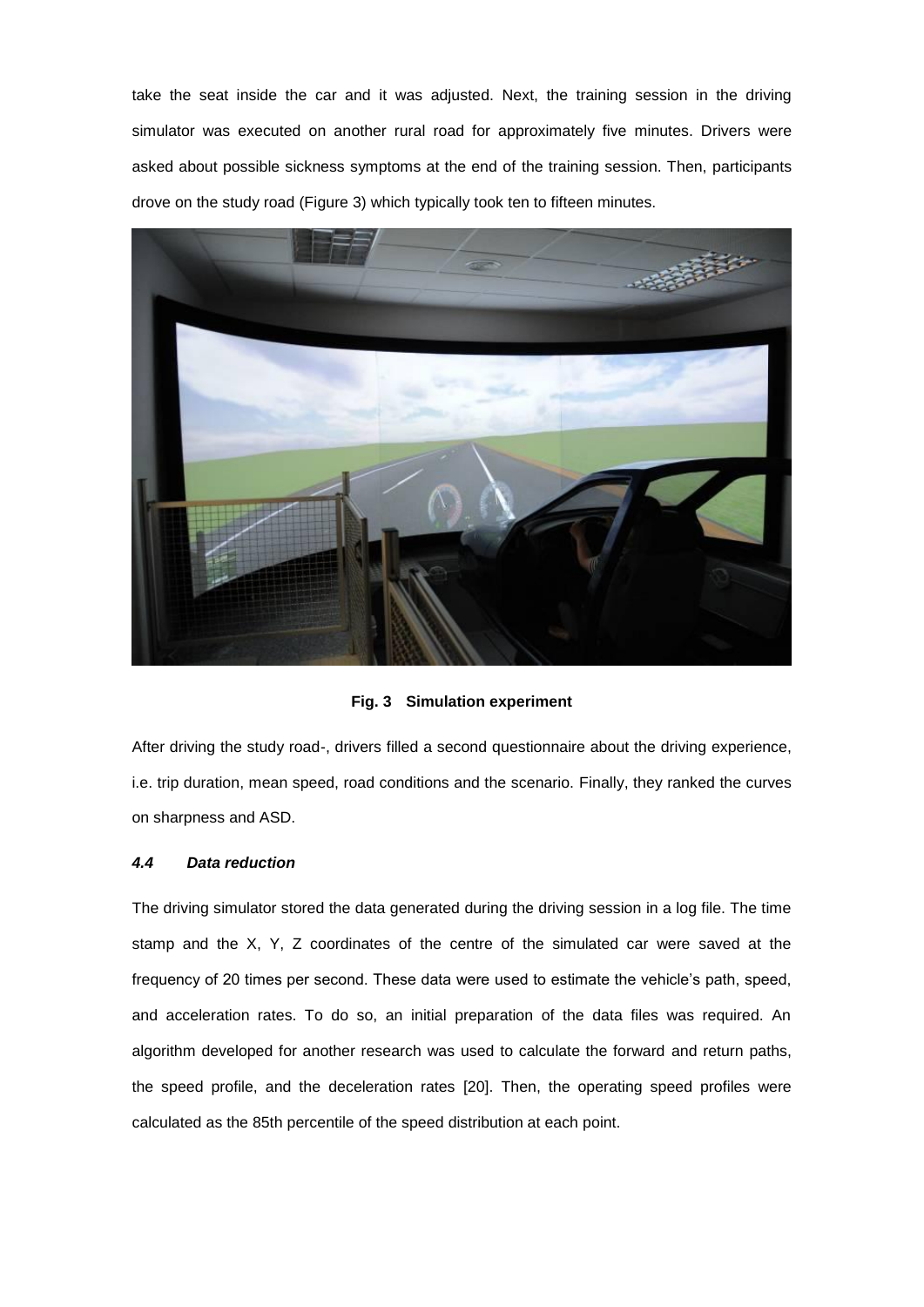## **5 RESULTS AND ANALYSIS**

#### *5.1 Subjective perception evaluation*

A score system was developed to analyse drivers' perception of the nine test curves and the reference flat grade curve, for both road presentation methods. One to ten points were assigned to each curve depending on the position given from each participant: the higher points, the less favourable the perception was. Consequently, curves with higher score were considered sharper and with shorter ASD. The results are shown in Table 2.

| Rank |          | Sharpness |          |       | <b>ASD</b>     |       |          |       |  |
|------|----------|-----------|----------|-------|----------------|-------|----------|-------|--|
|      | Method 1 |           | Method 2 |       | Method 1       |       | Method 2 |       |  |
|      | Curve    | Total     | Curve    | Total | Curve          | Total | Curve    | Total |  |
|      | ld.      | Score     | Id.      | Score | Id.            | Score | Id.      | Score |  |
| 1    | 8        | 408       | 8        | 415   | 8              | 458   | 8        | 472   |  |
| 2    | 2        | 354       | 2        | 397   | $\overline{2}$ | 416   | 2        | 424   |  |
| 3    | 9        | 291       | 5        | 316   | 9              | 321   | 5        | 333   |  |
| 4    | 5        | 289       | 9        | 310   | 5              | 298   | 9        | 332   |  |
| 5    | 10       | 275       | 6        | 293   | 6              | 288   | 6        | 312   |  |
| 6    | 6        | 269       | 10       | 272   | 10             | 283   | 10       | 243   |  |
| 7    | 1        | 226       | 1        | 212   | 1              | 191   | 1        | 179   |  |
| 8    | 7        | 198       | 7        | 179   | 7              | 166   | 7        | 165   |  |
| 9    | 4        | 186       | 4        | 161   | 4              | 145   | 4        | 127   |  |
| 10   | 3        | 144       | 3        | 85    | 3              | 74    | 3        | 53    |  |

**Table 2: Subjective perception ranking**

Curve ranking was almost identical in all categories. Curve sharpness presented less spread of scores than ASD; so, the difference on curve sharpness among curves might be lower or more difficult to detect. Moreover, ASD may play an important role on curvature perception. Presentation method did not influence the order considerably; however, the results were more concentrated after the simulation experiment; so, participants of the control group could be paying more attention to the ranking, as the total time dedicated to the study was shorter.

Based on the results, three groups of curves could be distinguished: curves 8, 2, 9 and 5; curves 10, 6 and 1, and curves 7, 4 and 3. The first group is formed by three curves with  $A = 6$ % and one curve with  $A = 4$  % and kv/R = 0.075 per cent of grade; the last group includes the reference curve (A = 0 %) and two curves with A = 2 %. Therefore, algebraic difference of grades may be a key factor of driver's perception of horizontal curvature and ASD when all curves have the same horizontal radius. Based on the results, the initial hypothesis [7] seemed to be confirmed.

Statistical analysis was performed to demonstrate if curve positions on the ranking were due to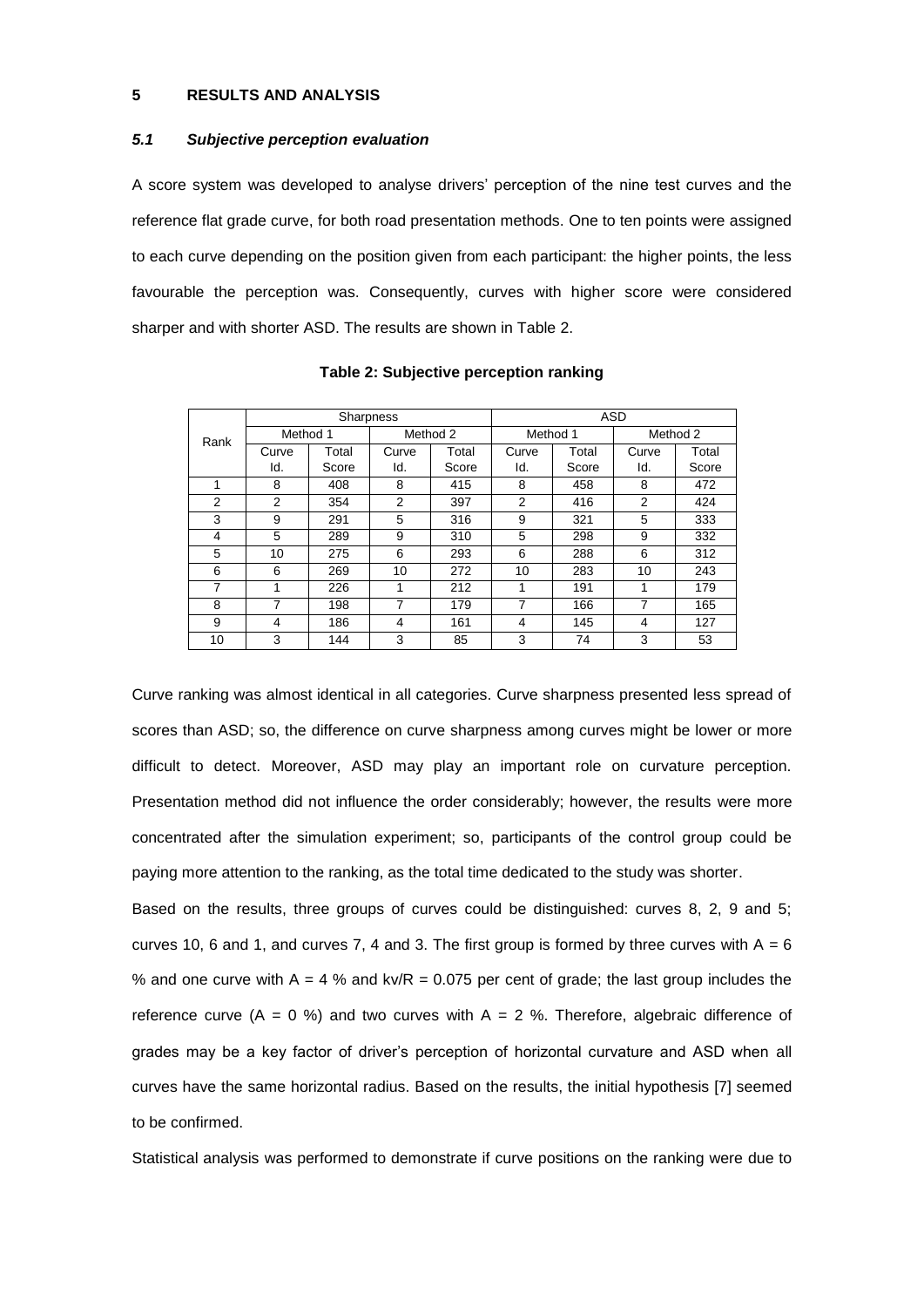randomness. Firstly, all four data set were tested to be normally distributed. Skewness and Kurtosis results confirmed that the variables followed a normal distribution. So, multiple ANOVA test could be applied. The multiple ANOVA test was used on the sample with the null hypothesis of equal position on the ranking. In Figure 4a, it can be observed that the 95 % confidence interval of the reference curve is overlapped with curves 4 and 7 on sharpness. So, the difference among them can be due to randomness. The remaining curves presented different position than the reference curve. Consequently, crest vertical curves with A higher than 4 % were perceived sharper than the reference curve. On the other hand, ASD of the reference curve is statistically perceived longer than other curves (Figure 4b). Moreover, the curves with higher A were perceived with shorter ASD.



**Fig. 4 LSD intervals in: (a) sharpness; (b) available sight distance**

The statistical analysis supported that algebraic difference on grades was a key factor on driver perception, rather than 3D coordination criteria. Furthermore, the optimised curve with longer actual ASD (curve 1) was considered with shorter ASD and sharper than other curves with 4 % of algebraic difference on grades. Reversely, 3D optimization was perceived on curves with 6 % of algebraic difference on grades, as curve 5 was better considered than curves 8 and 2. Consequently, 3D optimization criteria may only be perceived on crest curves with high difference on grades.

## *5.2 Objective driving results: operating speed profile*

The inspection of the operating speed profiles for the forward and return driving (Fig. 5) reveals a learning curve present during the simulation experiment in spite of the training session. The learning curve is manifested through the growing trend in the maximum speeds on tangents.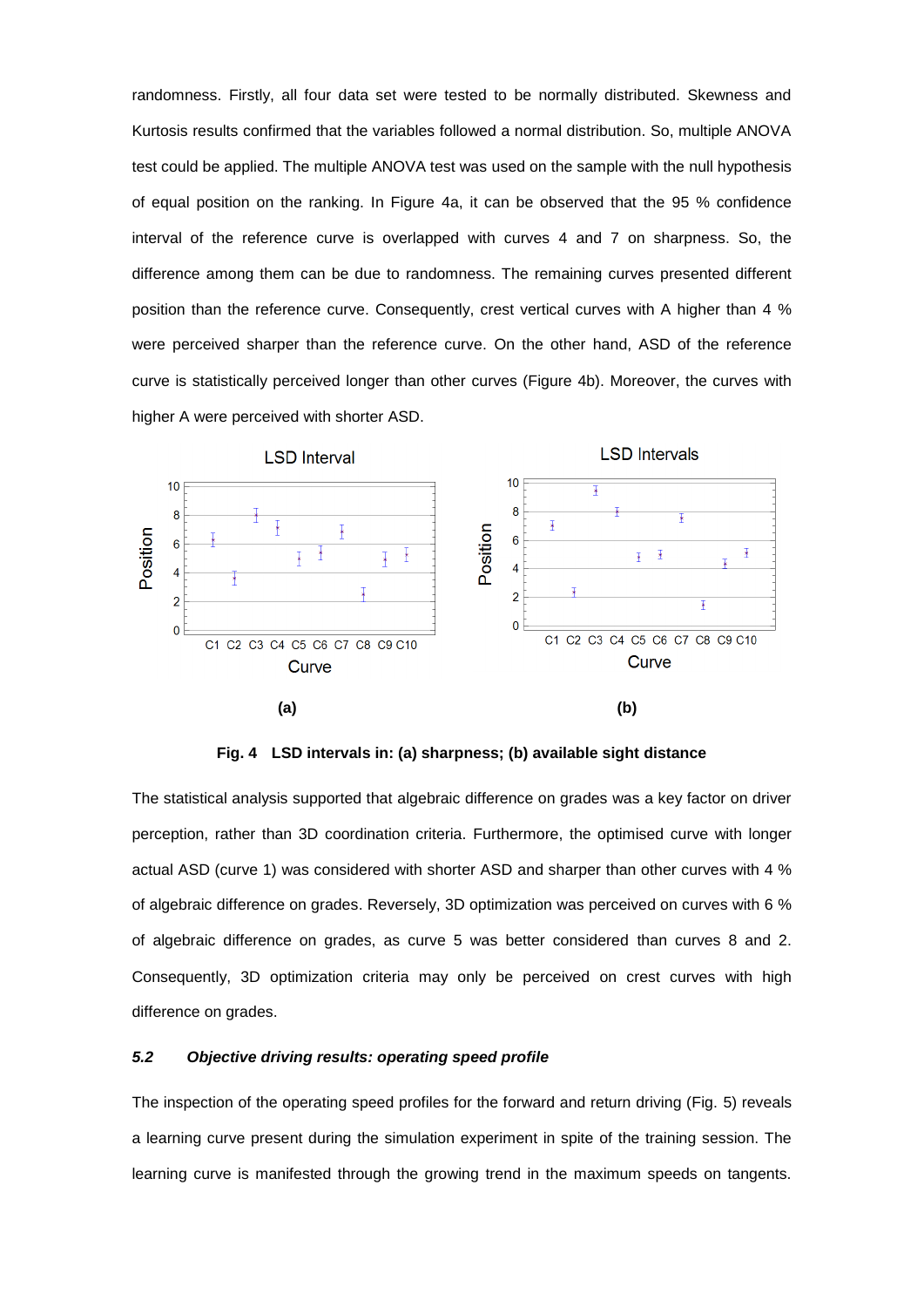This finding forced our research team to remove from consideration speed data on four curves in the forward direction (10, 9, 8, 7 curves) and on two curves in the return direction (1, 2 curves). The initial number of one-way curve cases was reduced from 20 to 14.







**(b)**

**Fig. 5 Speed percentiles profile: (a) forward; (b) return**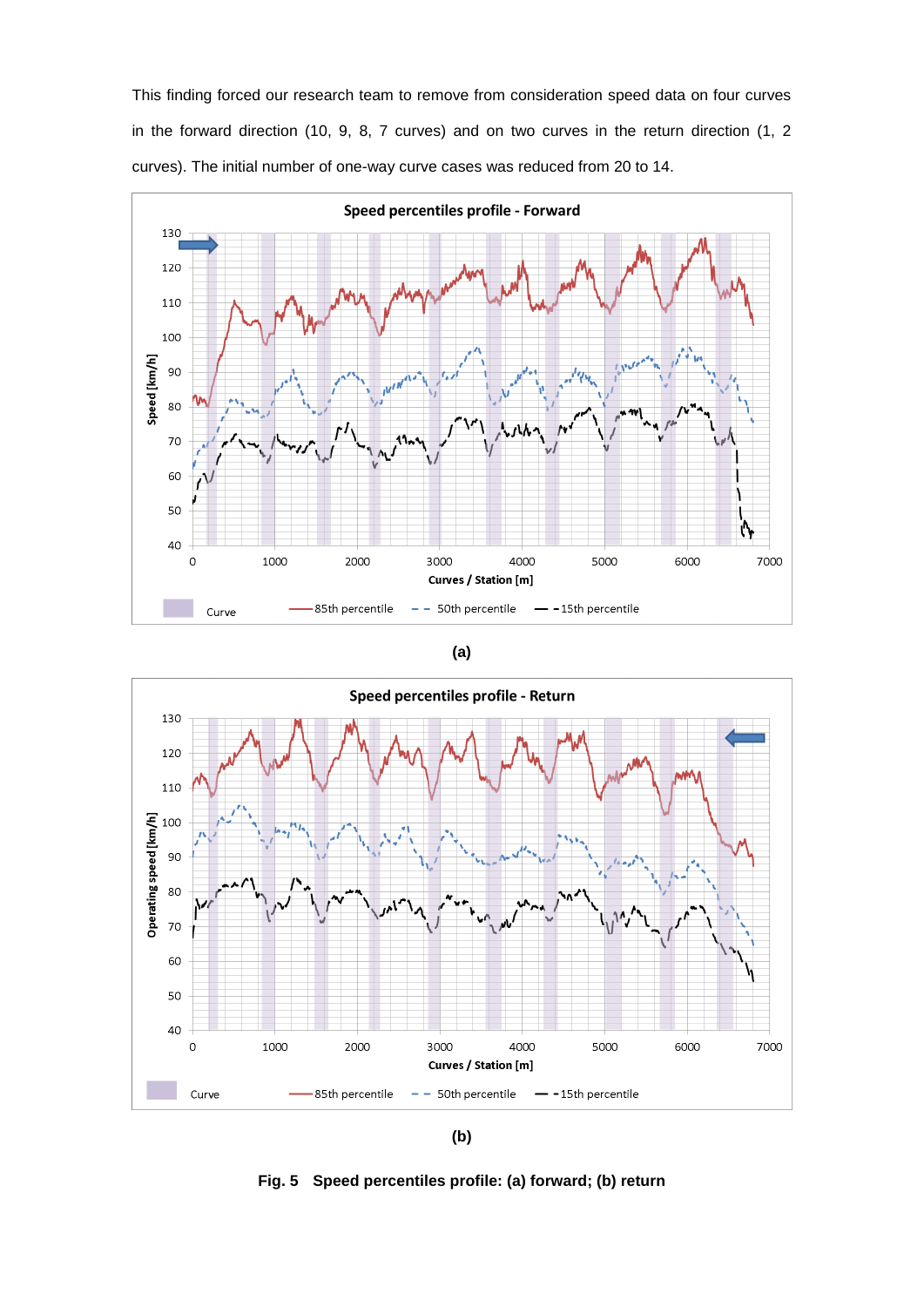The operating speed profile indicates drivers' frequent deceleration inside the horizontal curves except of curve 8, where available sight distance on the approach to the curve is limited. In this specific case, drivers decelerate before entering curve 8 due to the insufficient sight distance and uncertainty about the curve's geometry. After entering the curve and revaluating the curve's geometry many drivers decide to accelerate when still being inside the curve.

The increase trend in speeds along the study road is present in both the 85th percentile speeds and in the 15th percentile speeds although this trend is more pronounced for the more aggressive drivers represented by the 85th percentile. Aggressive drivers tend to drive faster as they get more familiar with the new conditions of the driving simulator and the road scenario.

The lowest operating speeds observed inside the test curves were calculated. Interestingly, the operating speeds varied between 105 and 115 km/h while the design speed is only 80 km/h. The 10 km/h difference between the minimum and maximum values of operating speeds may be consider small given the considerable geometrical difference between curves. Curve 4 is the curve with the highest operating speed in right turning direction and curve 3 exhibits the lowest operating speed which is surprising because curve 3 is the reference curve placed on a flat road segment. Furthermore, curve 8 has a limited sight distance and yet the operating speed on this curve is 5 km/h higher than on the reference curve. A multiple ANOVA test was used on operating speed among curves. The results indicated that the speed differences were not statistically significant from each other. It implies that the available sight distance did not influence drivers' behaviour in the simulation experiment and that drivers did not perceive the risk of the curves in the simulated conditions.

## *5.3 Comparative analysis*

The driver's perception of the curves is not confirmed with the results obtained in the driving simulator. The considerable difference in the points earned by curves in both the sharpness and sight distance categories is not reflected on the operating speeds. The hypothesis of the same mean speeds on all the curves could not be rejected. Furthermore, the curves with lower position on both rankings (being less favourable perceived by drivers) tend to have higher operating speed. The reference flat grade curve has rather low operating speed despite being considered by the drivers the best one.

Aggregate speeds for each group of the perception evaluation have been calculated. Weighted means according to the ranked points were calculated for both sharpness and sight distance. As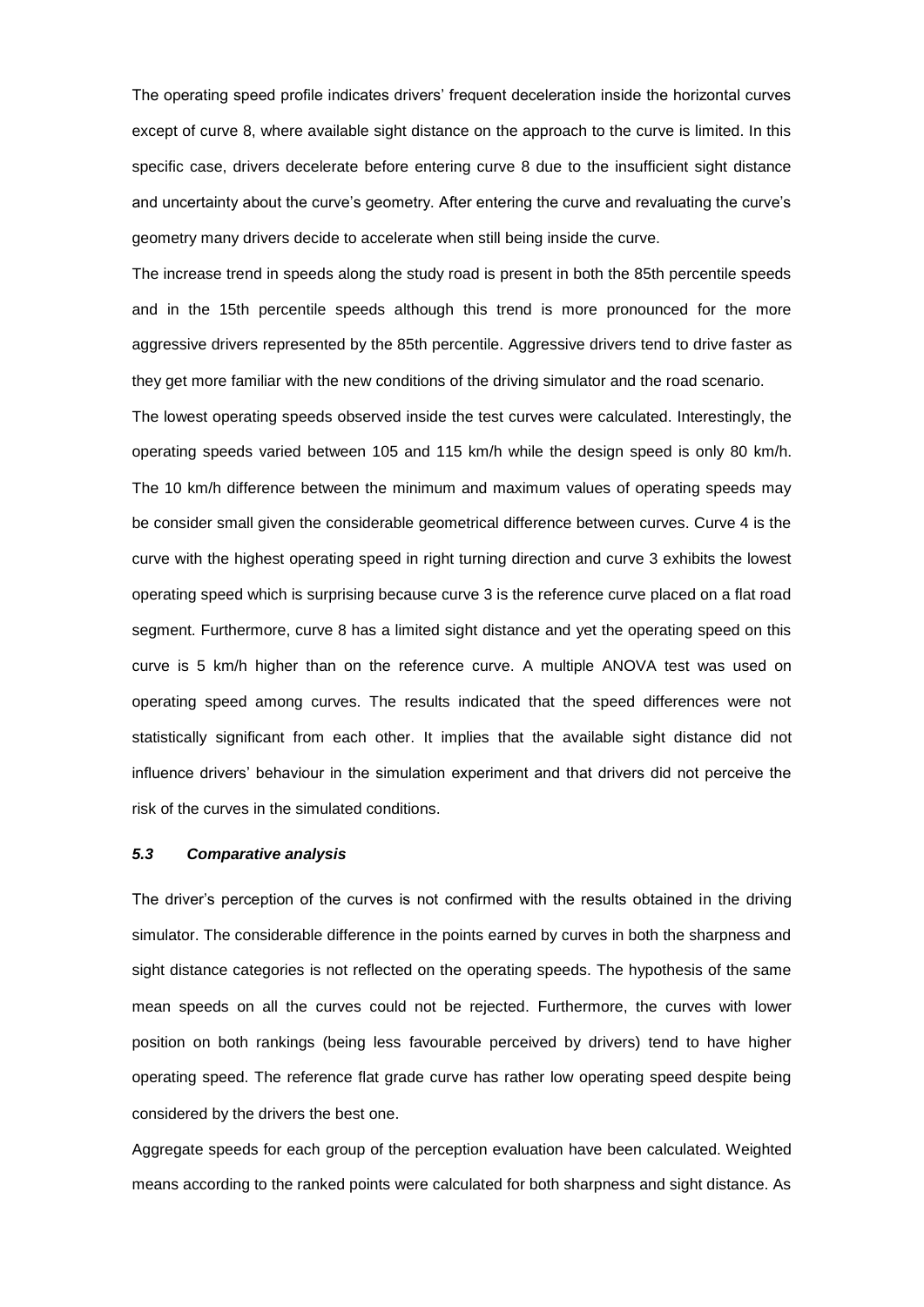the previous analysis, six curves were removed from the analysis due to the learning curve. An ANOVA test was carried out to determinate if the aggregate speeds are statistically different among the groups. The obtained P-values of the F-statistic indicate that all the aggregate speeds should have equal means and the differences are not statistically significant. Thus, the drivers' performance responses do not accord with the ranked values. It can be explained because during the survey, participants were more focused on observe the differences among curves and they could perceive all of them. However, during the simulation experiments participants were driving and the subtle differences among curves could not be perceived or be considered riskier enough to vary their speeds. Besides, drivers' risk perception may be influenced by the driving simulation experience. The results support Kweon et al. [21] conclusion that objective and subjective (self-reported) measures in the physical environment do not always coincide.

#### *5.4 Effect of driver characteristics*

Effect of driver characteristics was also evaluated using ANOVA F-test. The null hypothesis was that drivers' responses did not depend on their gender; age; use of eyeglasses; and, driving experience. Individual responses of all drivers for all curves were included in the test. The obtained p-values of the F-statistic were generally higher than 0.05; so, the null hypothesis should not be rejected in practically all curves and driver characteristics. Therefore, curvature and ASD perception may not be influenced by drivers' characteristics, as previous studies [8, 9].

## **6 CONCLUSIONS**

Despite several efforts were conducted to geometrically optimise available sight distance (ASD), ASD improvements were not tested to be appreciated by drivers' perception. The objective of this study was to analyse the effect of 3D coordination criteria on driver perception of isolated three-dimensional curves using a questionnaire with 3D still images and driving simulation experiments.

The initial hypothesis, that curves with a lower difference of vertical grades are perceived with longer ASD and flatter curvature, was confirmed on the survey. The questionnaire results indicate that drivers' perception of ASD does not correspond with actual ASD, as geometrically optimised curves were generally worse perceived among curves with same difference of vertical grades, except on curves with the highest difference of grades. High dependence of perceived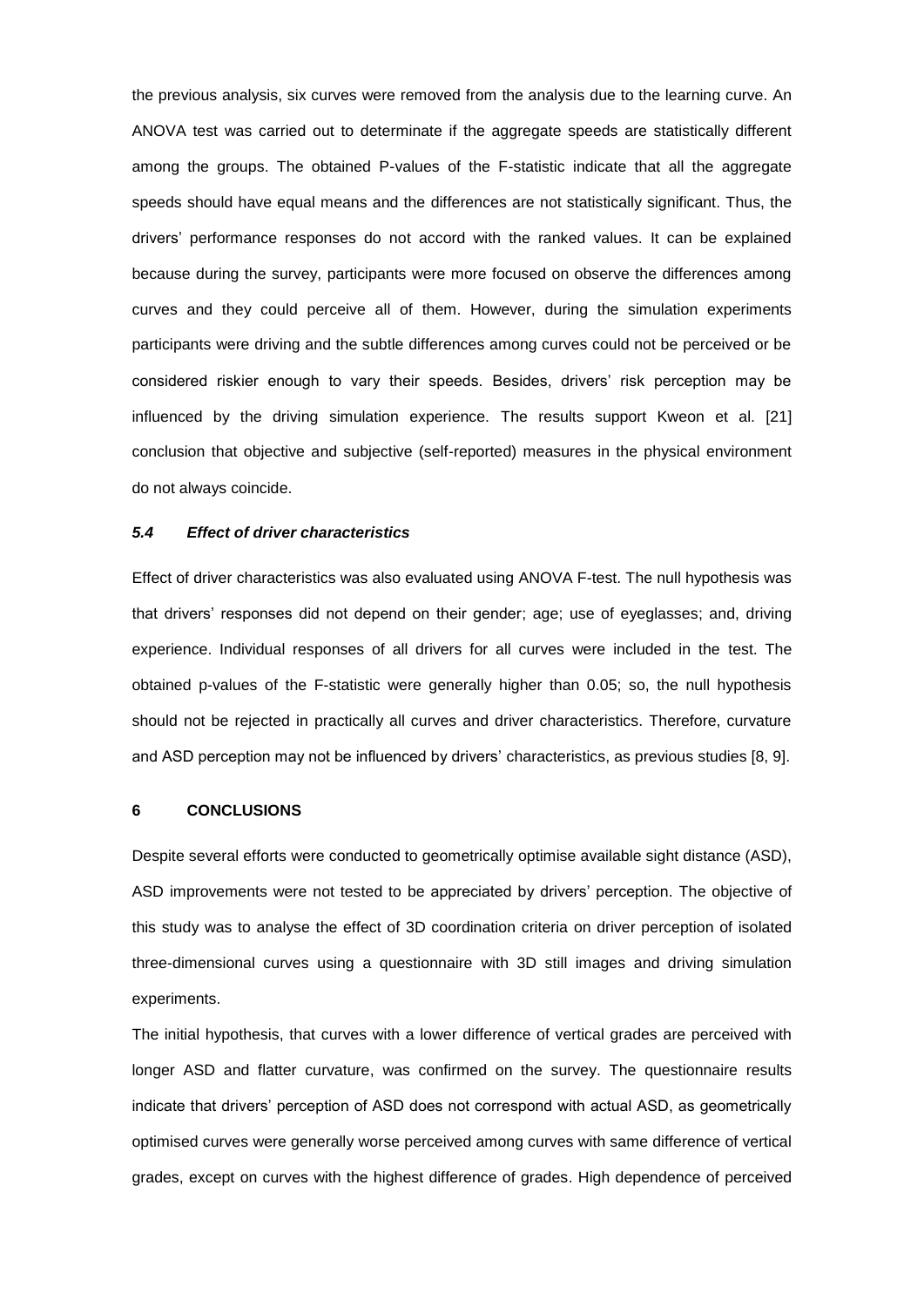sharpness on perceived ASD was found. It can be concluded that ASD plays a key role in perceiving horizontal curvature even all test curves presented equal horizontal curvature. No significant differences on the results were detected for the driving simulation group and the control group.

On the other hand, the performance-based analysis showed that operating speeds did not significantly vary across the test curves. This result can be explained with strong differences among drivers, subtle differences among curves or the differences could not be considered riskier enough to change the speed levels. Besides, drivers' risk perception may be influenced by the driving simulation experience. Furthermore, operating speeds were most likely affected by the learning processes still present after the training session and during the experiment. Therefore, the training session should last longer to mitigate or eliminate this undesirable effect. This effect could be further strengthened by the same radius for all the curves. Drivers experienced the same curvature along consecutive curves they were passing along the study road. This might gradually built their expectancy and encourage increasing the speed, whereas reducing the influence of the curves' geometry on the operating speed.

Finally, drivers' characteristics may affect neither perceived horizontal curvature nor perceived ASD.

## **7 REFERENCES**

1. American Association of State Highway and Transportation Officials (AASHTO): 'A policy on geometric design of highways and streets' (AASHTO, 2011).

2. Ministerio de Fomento: 'Instrucción de Carreteras, Norma 3.1 – IC "Trazado"' (Ministerio de Fomento, 2000).

3. Hassan, Y., and Easa, S.M.: 'Modeling of required preview sight distance', Journal of Transportation Engineering, 2000, 126 (1), pp. 13-20.

4. García, A.: 'Optimal vertical alignment analysis for highway design – Discussion'. Journal of Transportation Engineering, 2004, 130 (1), pp 138.

5. Romero, M.A., and García, A.: 'Optimal overlapping of horizontal and vertical curves maximizing sight distance by genetic algorithms'. Proc. 86th Annual Meeting of the Transportation Research Board, Washington, D.C., USA, January 2007.

6. Moreno, A.T., Ferrer, V.M., García, A., and Romero, M.A.: 'Optimal 3D coordination to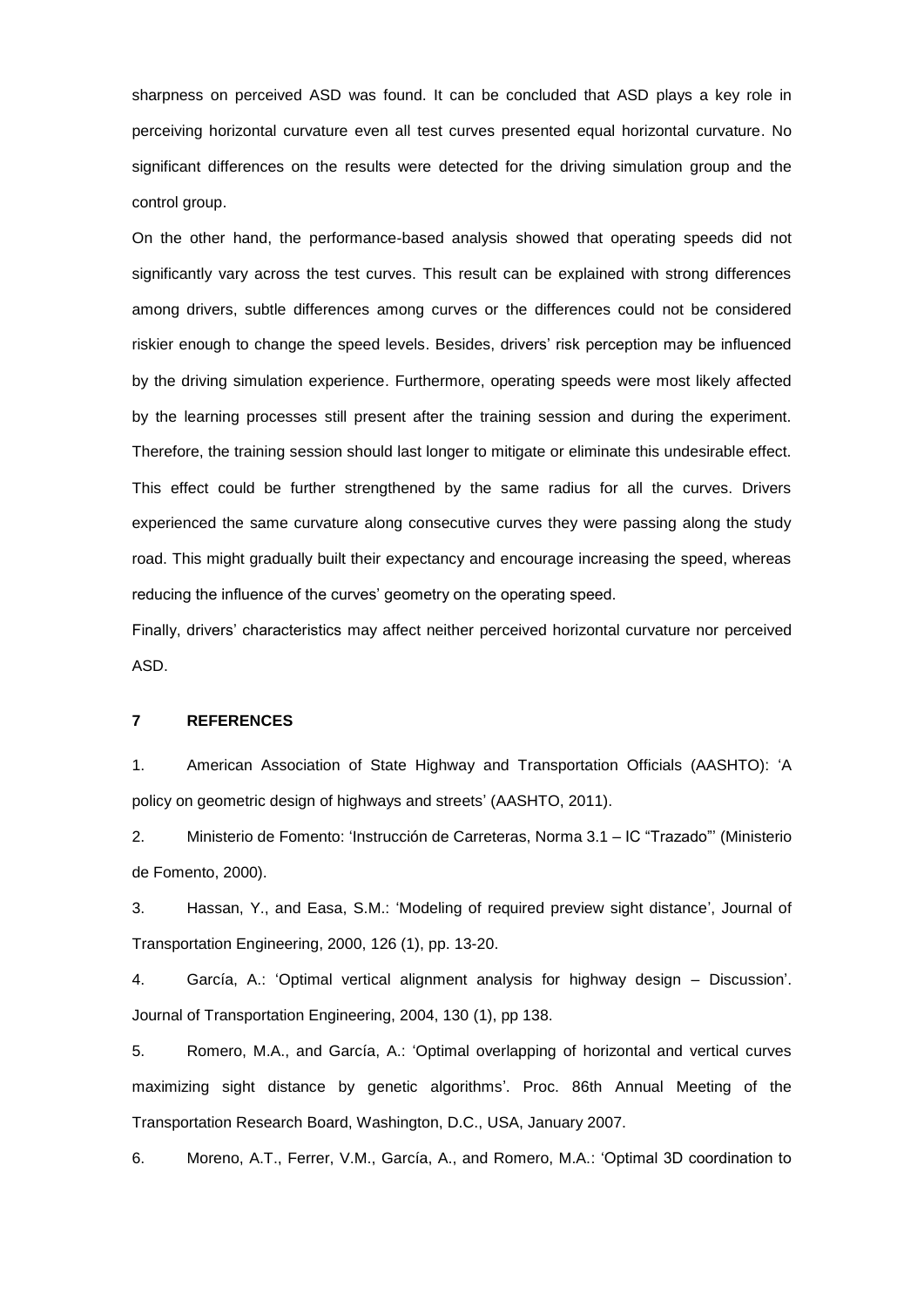maximize the available stopping sight distance in two-lane roads'. Proc. 4<sup>th</sup> International Symposium on Highway Geometric Design, Valencia., Spain, June 2010.

7. Smith, B.L., and Lamm, R.: 'Coordination of horizontal and vertical alignment with regard to highway esthetics', Transportation Research Record: Journal of the Transportation Research Board, 1994, 1445, pp. 73-85.

8. Bidulka, S., Sayed, T. and Hassan, Y.: 'Influence of Vertical Alignment on Horizontal Curve Perception. Phase I: Examining the Hypothesis', Transportation Research Record: Journal of the Transportation Research Board, 2002, 1796, pp 12-23.

9. Hassan, Y., Sayed, T. and Bidulka, S.: 'Influence of Vertical Alignment on Horizontal Curve Perception. Phase II: Modelling Perceived Radius', Transportation Research Record: Journal of the Transportation Research Board, 2002, 1796, pp 34-32.

10. Hasan, M., Sayed, T. and Hassan, Y.: 'Influence of vertical alignment on horizontal curve perception: effect of spirals and position of vertical curve', Canadian Journal of Civil Engineering, 2005, 32 (1), pp 204-212.

11. Wang, Y., and Easa, S.M.: 'Validation of Perspective-View Concept for Estimating Road Horizontal Curvature', Journal of Transportation Engineering, 2009, 134 (2), pp 74-80.

12. Bella, F.: 'Parameters for evaluating speed differential: contribution using driving simulator', Transportation Research Record: Journal of the Transportation Research Board, 2007, 2023, pp. 37-43.

13. Bella, F.: 'New model to estimate speed differential in tangent-curve transition', Advances in Transportation Studies an International Journal, 2007, Vol. 15, pp. 27-36.

14. Farah, H., Polus, A., Bekhor S., and Toledo, T.: 'Study of passing gap acceptance behavior using a driving simulator', Advances in Transportation Studies an International Journal, 2007, Special Issue, pp. 9-16.

15. Ben-Bassat, T. and Shinar, D.: 'Effect of shoulder width, guardrail and roadway geometry on driver perception and behavior', Accident, Analysis and Prevention, 2011, 43 (6), pp. 2142-2152.

16. Lia, L., Lu, M. and Wang, J.: 'Using real-world data to calibrate a driving simulator measuring lateral driving behaviour', IET Intell. Transp. Syst., 2011, 5 (1), pp. 21–31.

17. Antonson, H., Mardh, S., Wiklund, M. and Blomqvist, G.: 'Effect of surrounding landscape on driving behaviour: A driving simulator study', Journal of Environmental